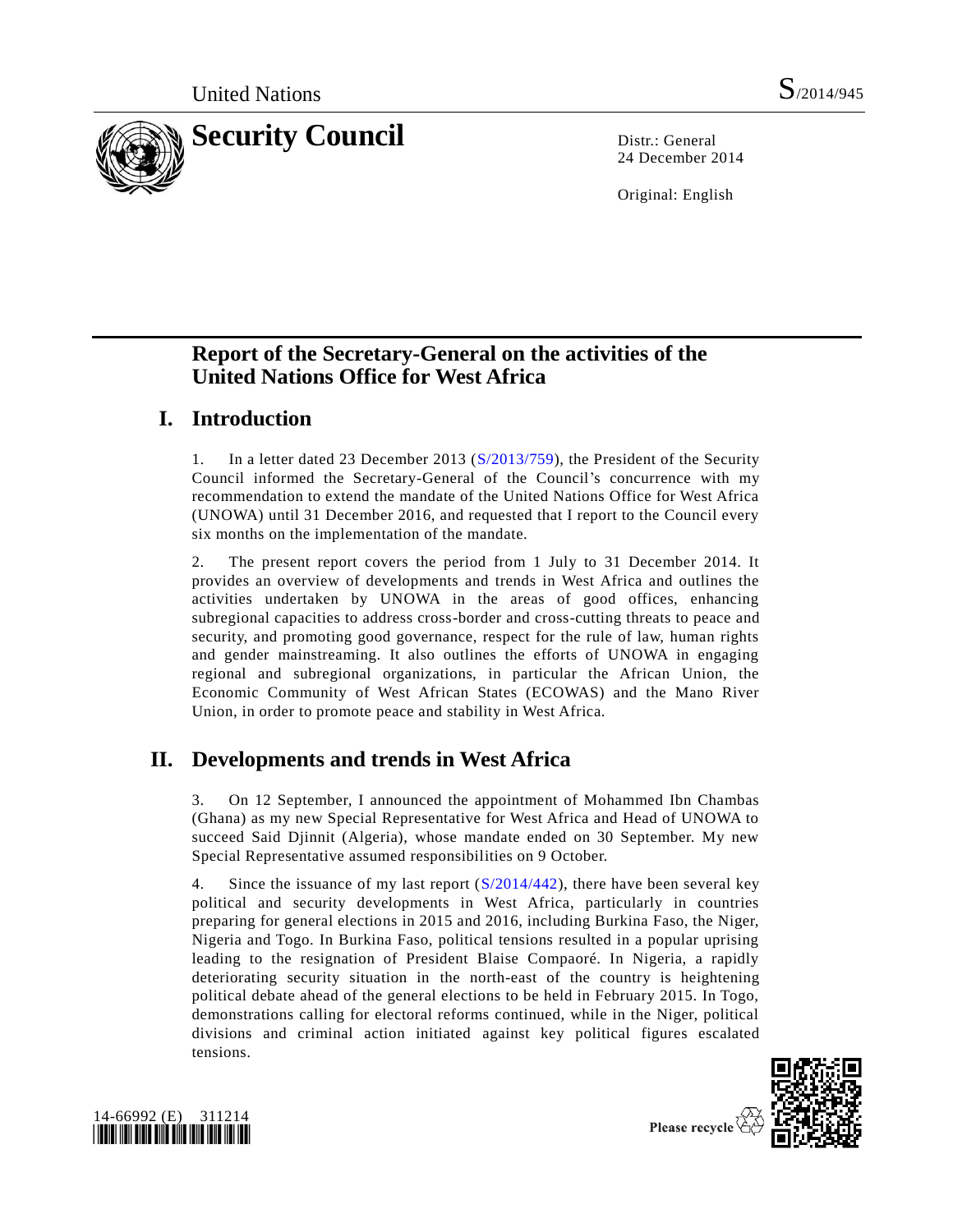5. A number of persisting challenges continued to affect West Africa, notably transnational organized crime, including illicit drug trafficking, piracy in the Gulf of Guinea and cross-border security challenges in the Sahel. Among the more serious challenges were violent extremism in Mali, as well as the activities of Boko Haram in and outside of Nigeria, which had a significant impact on security in the Lake Chad Basin area.

6. The spread and scale of the Ebola virus disease outbreak in West Africa, which was first reported in March 2014, intensified drastically and plunged the region into an unparalleled public health crisis, with implications for peace and security. The outbreak led to the near isolation of the three most-affected countries — Guinea, Liberia and Sierra Leone — with severe economic, social and political consequences for the entire region. Ebola has exposed weaknesses in national health infrastructures and services, as well as gaps in regional mechanisms.

### **A. Political and governance trends**

7. In Burkina Faso, tensions had been brewing for some time over former President Compaoré's intention to amend the Constitution to allow him to run in the 2015 presidential elections. On 23 September, the former President initiated a political dialogue with the opposition in an attempt to defuse the political crisis. However, he announced on 6 October that the dialogue had been inconclusive after four preliminary meetings. The dialogue followed several attempts by national and regional actors to mediate between the presidential majority and the opposition, including efforts led by former Burkinabé President Jean-Baptiste Ouédraogo as well as initiatives taken by President Alassane Ouattara of Côte d'Ivoire. On 21 October, the Council of Ministers adopted a draft bill on proposed amendments to the Constitution, which was scheduled to be voted on by the National Assembly on 30 October. The draft bill proposed amending article 37 by changing the two term limit on the presidency to three, thus allowing President Compaoré to stand for re-election.

8. In reaction, on 28 October, Burkinabés came out in massive numbers to attend a rally planned by opposition parties and civil society organizations. Apart from sporadic confrontations between demonstrators and the police, no violence was reported. The rally ended with the opposition launching a civil disobedience campaign to prevent the adoption of the draft bill. On 30 October, demonstrators broke through police lines and ransacked the National Assembly building. They also set ablaze City Hall, which was the headquarters of the ruling party, Congress for Democracy and Progress (CDP), and other private and public buildings. Despite former President Compaoré's radio announcement, later in the day, withdrawing the bill and establishing a state of emergency, violent protests intensified in Ouagadougou and spread beyond the capital. According to the report of an ad hoc commission set up to assess the losses incurred and damage caused during the popular uprising, some 29 people were killed and 625 injured in the protests.

9. On 31 October, President Compaoré resigned and left the country. On 1 November, shortly after a similar announcement by the Chief of Defence Staff, General Nabéré Honoré Traoré, Lieutenant Colonel Isaac Yacouba Zida, the Deputy Chief Commander of the presidential guard, announced the suspension of the Constitution, and each declared himself Head of State. While the Chief of Defence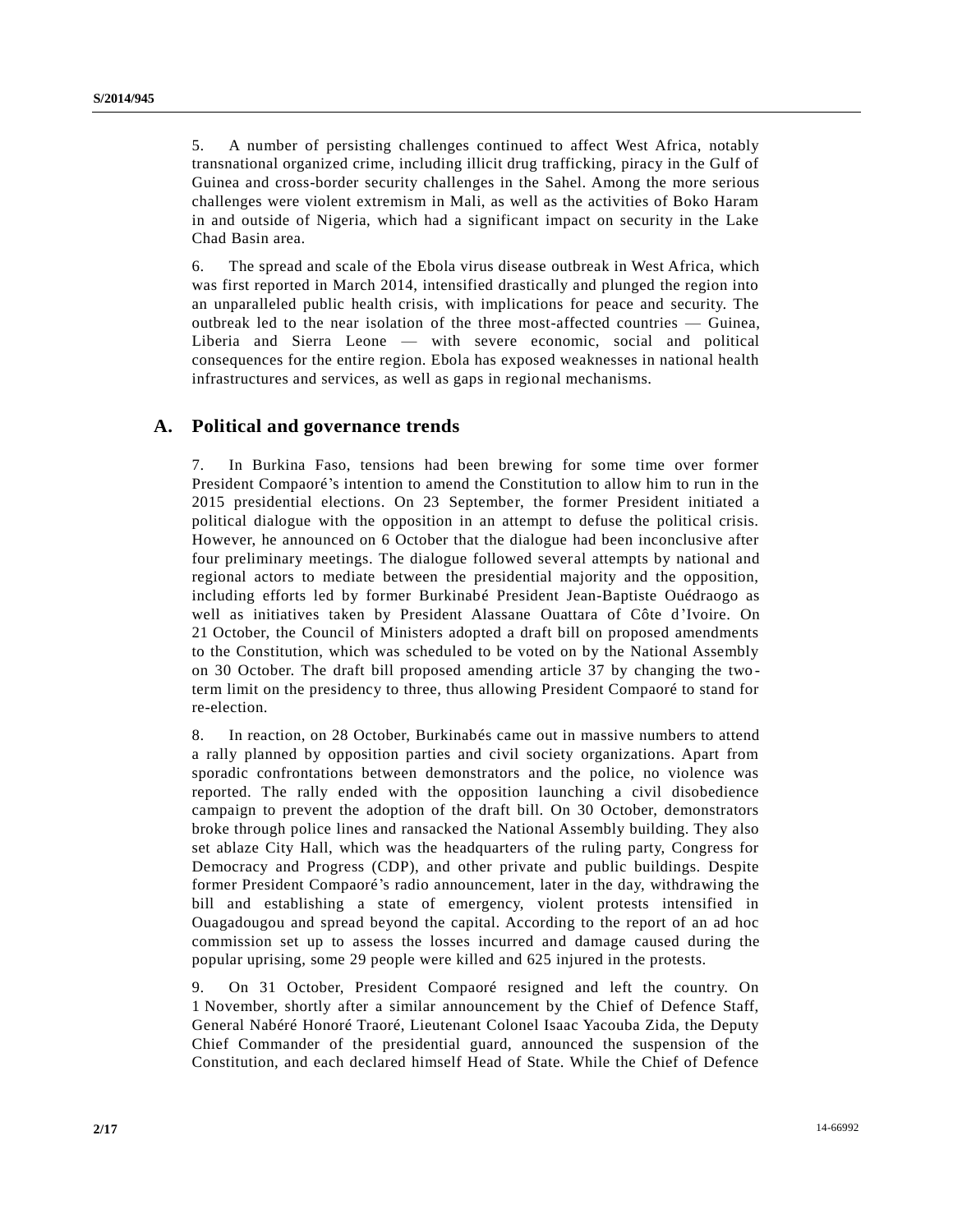Staff held discussions with Burkinabé stakeholders, some opposition parties and civil society leaders accused the military of trying to highjack the "people's revolution" and repeatedly demanded that they hand over power to a civilian-led transition. On 13 November, following an intensive national dialogue process, which was supported by regional and international stakeholders, including my Special Representative, Burkinabé stakeholders agreed on a Charter of the Transition, which was signed on 16 November. On 18 November, Michel Kafando was sworn in as the Transitional President and was officially inaugurated on 21 November. On 19 November, Lieutenant Colonel Zida was appointed Transitional Prime Minister. On 23 November, he announced the composition of a 26-member Transitional Government, which held its first meeting on 24 November. The composition of the final transitional organ, the Transitional National Council, was announced on 27 November. According to the Charter of the Transition, the transitional period will end with the conduct of general elections in November 2015.

10. In Nigeria, on 11 November, President Goodluck Jonathan announced his intention to run for a second presidential term. He pledged his commitment to continue to fight against terrorism and to secure the liberation of the schoolgirls abducted in Chibok Town, in the north-east of the country, in April. Muhammadu Buhari, former Head of State and three-time presidential contender, was selected as the candidate for the leading opposition party, the All Progressives Congress (APC), at the party's presidential primaries on 10 December.

11. Symptomatic of the continuing political manoeuvring among political parties in the lead-up to the election, on 28 October, the Speaker of the House of Representatives, Aminu Tambuwal, defected from the ruling People's Democratic Party (PDP) to APC. On 20 November, security personnel prevented Mr. Tambuwal from entering the National Assembly, which was expected to discuss President Jonathan's request for an extension of the state of emergency in the three northeastern States of Borno, Yobe and Adamawa. A scuffle ensued, leading to police being called to the scene and tear gas being sprayed. Due to the incident, the Senate President adjourned meetings in both houses until 7 December.

12. In the Niger, political tensions increased owing to the rift between President Mahamadou Issoufou and Hama Amadou, Speaker of the National Assembly. On 26 August, the National Assembly lifted the immunity of Mr. Amadou to enable a criminal investigation against him for his alleged role in a child-trafficking network. While a national warrant for his arrest was issued on the same day, it could not be served since he had fled the country. During the reporting period, several members of opposition parties in the Niger were arrested and subsequently released on bail. These events took place against a background of increased cross-border security threats from Boko Haram in the south of the country.

13. In Benin, Côte d'Ivoire and Togo, the political environment was also marked by preparations for upcoming elections. In Togo, eight opposition parties formed a coalition and nominated a joint presidential candidate ahead of the elections scheduled for March 2015. Meanwhile, calls for free and inclusive dialogue and reforms intensified, culminating in mass demonstrations on 21 November. Protestors demanded that constitutional reforms be instituted to prevent President Faure Essozimna Gnassingbé from running for a third term. In Benin, the political climate was also tense owing to technical difficulties related to the electronic voter registration list, as well as the perceived intention of incumbent President Boni Yayi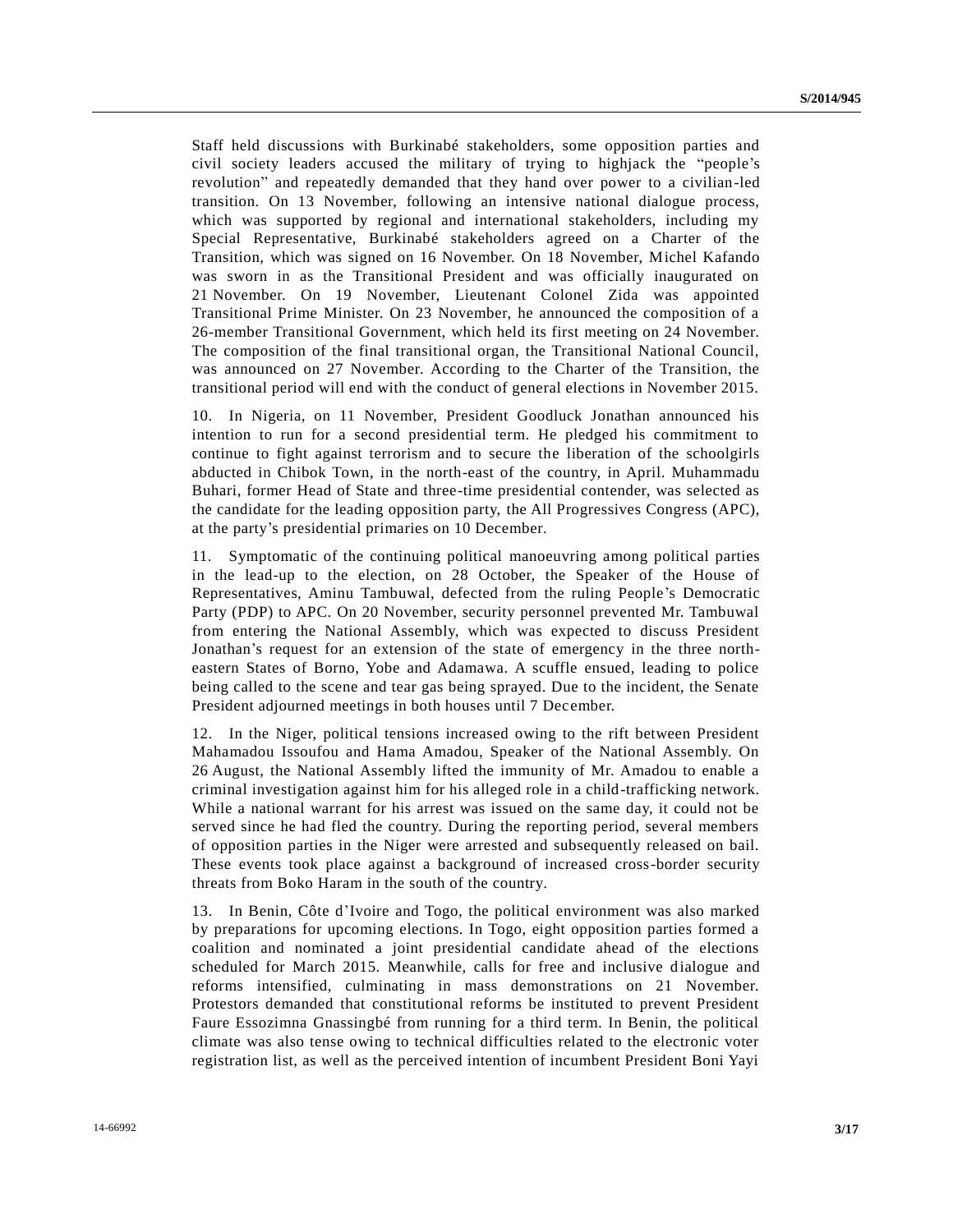to initiate a constitutional amendment to enable him to run for a third term of office. In Côte d'Ivoire, the members of the Independent Electoral Commission were sworn in on 11 August following negotiations between the Government and opposition parties on its composition.

14. Formal peace negotiations between the Government of Mali and the armed groups were launched in Algiers on 14 July, with the facilitation of an international mediation team comprised of the United Nations, regional organizations and neighbouring countries and led by Algeria. The negotiations were aimed at preserving the ceasefire and finding a political solution to the conflict, while safeguarding Mali's territorial integrity. On 24 July, the Government of Mali and the armed groups signed a preliminary accord laying out a road map for further negotiations. In mid-November, the parties resumed negotiations on a draft peace agreement provided by the mediation team in the third round of negotiations in October. These negotiations ended on 27 November and will resume in January 2015.

15. During the period under review, the Ebola outbreak exacerbated political and social tensions in Guinea, Liberia and Sierra Leone. Measures adopted by national authorities to contain the outbreak were criticized by civil society and humanitarian actors as being too coercive or promoting stigmatization. In some instances, national officials involved in containment efforts were accused of embezzlement and corruption. Confrontations between police forces and demonstrators turned deadly in Monrovia on 22 August, and in Koidu, in the eastern part of Sierra Leone, on 21 October. States of emergency were declared in Sierra Leone on 31 July, in Liberia on 6 August and in Guinea on 13 August. In Guinea, local elections were postponed indefinitely, and in Liberia senatorial midterm elections were postponed from 14 October to 16 December. Both the House of Representatives and the Senate denied President Ellen Johnson-Sirleaf's request for additional emergency powers to assist in stemming the spread of Ebola. On 13 November, the state of emergency in Liberia was lifted, although the night time curfew continues.

16. In an effort to contain Ebola, some West African countries closed their borders and suspended commercial flights to the three most-affected states, namely Guinea, Liberia and Sierra Leone. Côte d'Ivoire imposed flight restrictions to and from the three States on 10 August, followed by a land border closure on 22 August. Guinea - Bissau closed its land border with Guinea on 13 August, and Senegal followed suit on 22 August. These unilateral actions were indicative of the absence of an integrated regional response to the crisis and were taken outside of existing frameworks of cooperation provided by ECOWAS and the Mano River Union. On 1 September, the Government of Côte d'Ivoire announced the opening of humanitarian corridors and, on 26 September, the resumption of air traffic with the affected countries. Acting on agreements reached at an extraordinary ECOWAS summit in Accra on 6 November, Senegal also announced the reopening of its borders on 14 November.

17. The Ebola outbreak was quickly contained in Senegal (one case) and Nigeria (20 cases). Effective information campaigns, as well as rapid and well-coordinated actions by the respective Governments and international partners, ensured the containment of Ebola transmission. Both countries were declared free of Ebola transmission on 17 and 20 October, respectively. In Mali, eight Ebola cases, including six fatalities, were confirmed in October and November. The Government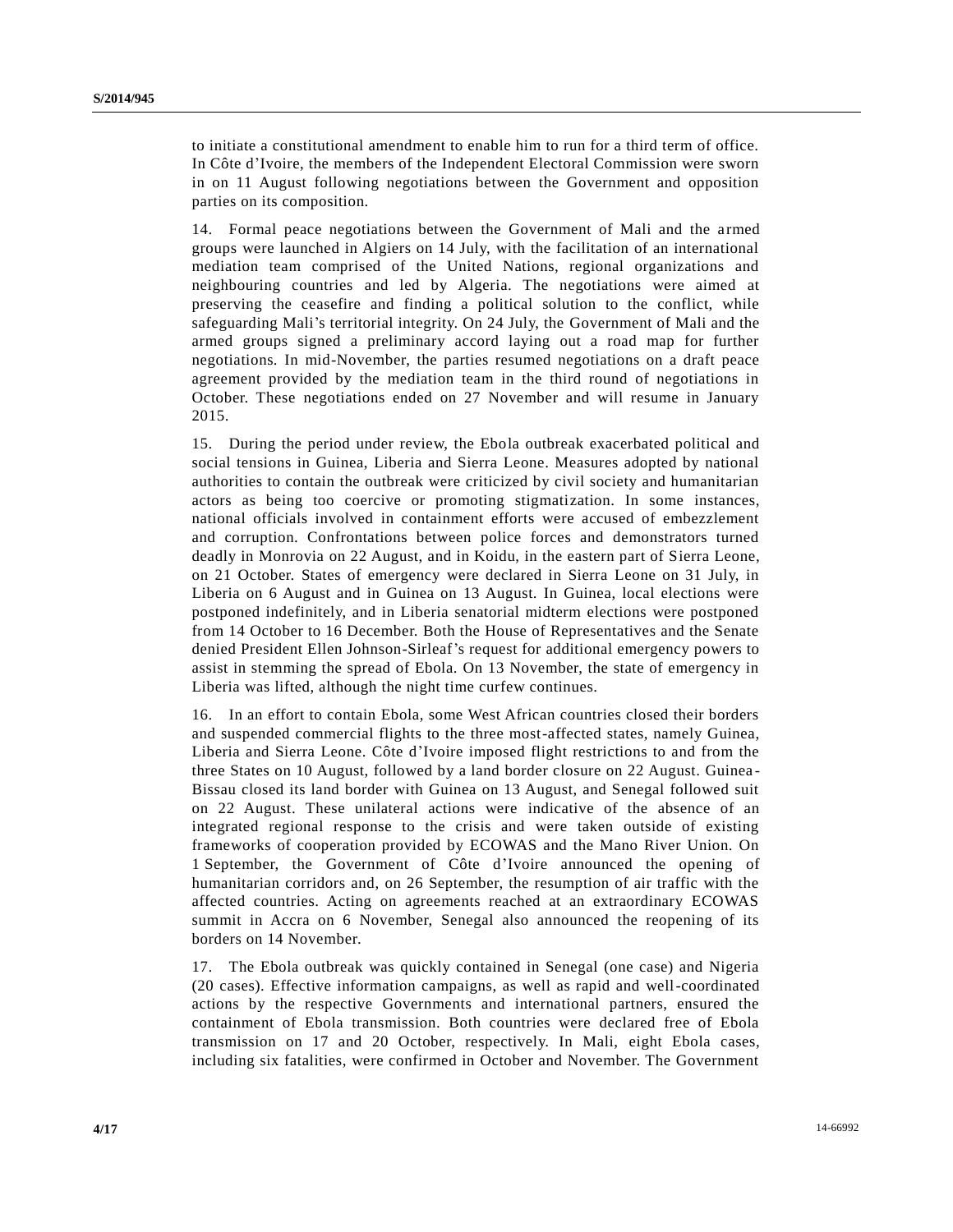met the outbreak with a rapid and robust response, putting in place an emergency operations centre and appointing an Ebola response coordinator with a direct reporting line to President Keita. At the request of the President, the United Nations Mission for Ebola Emergency Response (UNMEER) established a small office in Bamako, which became operational on 26 November, under the leadership of an Ebola crisis manager to support the Government in containing the Ebola outbreak and bolstering its preparedness. On 13 December, the last known Ebola patient was released from the hospital. Three days later, Mali released from quarantine the last 13 people being monitored for Ebola in the country. The World Health Organization (WHO) has said that the country could be declared free of the virus in Janua ry 2015 if no further cases are recorded.

#### **B. Security trends**

18. During the reporting period, attacks by extremist groups in northern Mali and the escalation of violence in north-eastern Nigeria had an adverse impact on security and stability in the region. Of particular concern has been the impact of Boko Haram-related violence in the southern part of the Niger and in the extreme north of Cameroon.

19. In northern Mali, the number of violent attacks against national and international security forces in the north of the country rose sharply. These included ambushes, as well as asymmetric and rocket attacks targeting the assets and personnel of the United Nations Multidimensional Integrated Stabilization Mission in Mali (MINUSMA). Confrontations between armed groups affiliated with the Government of Mali and armed groups represented in the Algiers talks also occurred, despite the various parties' ceasefire commitments. On 9 October, a convoy carrying arms, mortars and anti-aircraft weaponry moving through northern Niger towards Mali was intercepted and destroyed by French and Nigerian forces. The weapons were reportedly being delivered to Ansar Dine. On 12 October, Mauritanian security forces arrested four people suspected of establishing contact with jihadists and recruiting for the Islamic State in Iraq and the Levant (ISIS) in the mining city of Zouérat, in the north of the country.

20. Nigeria also witnessed an escalation in attacks and bombings, particularly in the north-eastern States of Borno, Yobe and Adamawa. During the reporting period, Boko Haram carried out several attacks on military and security installations, as well as over 40 deadly raids on civilian settlements, which included torching of churches and mosques. On 1 July, a vehicle-borne explosive device detonated and killed at least 56 civilians in a crowded marketplace in Maiduguri, Borno State. On 23 July in Kaduna, Kaduna State, two successive bombings targeted the convoys of Sheik Dahiru Bauchi, a prominent Islamic scholar, and Muhammadu Buhari, a presidential contender for APC, leaving 82 people dead. On 7 November, a bomb killed 10 people in Azare, Bauchi State. On 10 November, a suicide bomber in Potiskum, Yobe State, killed at least 46 students and wounded 79 others at the Public Science Technical College. The Yobe State government subsequently closed all schools until further notice. On 12 November, another suicide bombing took place at a school in Kontagora, Niger State, injuring scores of people. On 25 November, two teenage female suicide bombers killed over 45 people in the marketplace of Maiduguri. On 27 November, a bomb explosion in the Maraba -Mubi area in Adamawa State killed at least 40 people. The Kano Central Mosque was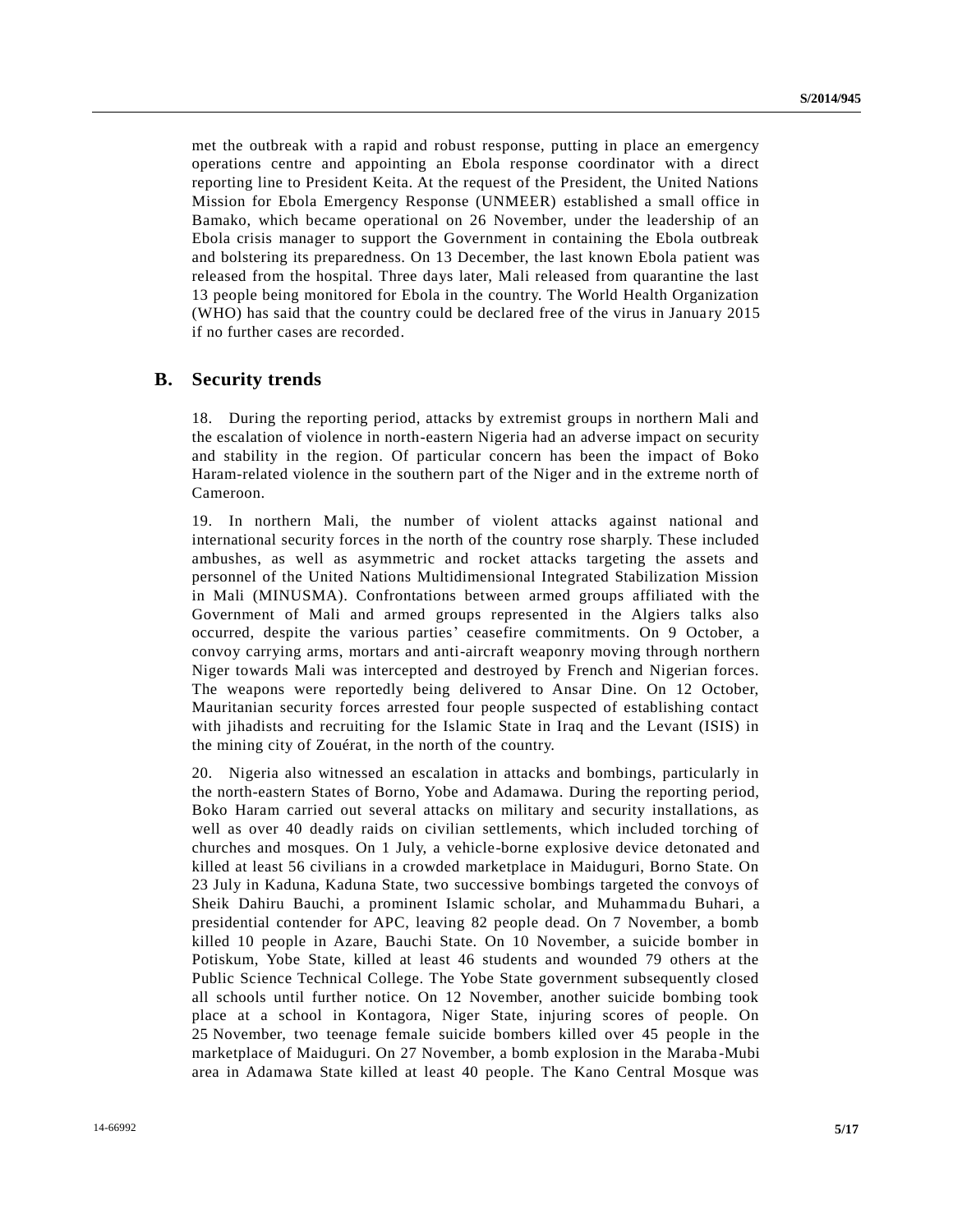attacked on 28 November, killing at least 120 people and injuring over 270 others. On 11 December, twin bombs killed at least 40 people at a market in Jos. On the same day, in Kano, a 13-year-old girl was arrested for allegedly wearing a suicide vest.

21. The territorial expansion of the Boko Haram insurgency was quite rapid. The group took over the towns of Buni Yadi, Yobe State, on 20 August; Gambaru-Ngala, Borno State, on 26 August; Dikwa, Borno State on 28 August, and Bama, the second-largest city in Borno State, on 2 October. On 5 and 11 November, Boko Haram captured the town of Malam Fatori in Borno State and the city of Maiha in Adamawa State, respectively. The group is now believed to be in control of significant swaths of land in Borno and Adamawa States, raising questions about the Government's ability to conduct elections in these areas. Boko Haram has also reportedly established governance architecture and imposed Sharia law in the areas under its control.

22. Despite national and international reaction to the kidnapping of schoolgirls in Chibok, Borno State, in April 2014, Boko Haram has continued its spate of kidnappings of adults and children. On 10 August, Boko Haram militants overran local militias in a remote fishing village near Lake Chad and kidnapped 97 persons. On 14 September, over 50 women were reported to have been abducted in Gulak, Adamawa State; on 30 September an unknown number of persons were abducted in Gwoza, Borno State; and on 18 October, 40 women were reportedly abducted in Wagga, Adamawa State.

23. On 17 October, the Nigerian Chief of Defence Staff announced that a cessation of hostilities had been reached with Boko Haram, following talks facilitated by the Government of Chad in N'Djamena. On 19 October, the Government of Chad stated that negotiations were ongoing on a ceasefire agreement and the release of the schoolgirls kidnapped in Chibok. On 4 November, the Federal Government of Nigeria announced that no agreement had been reached, although talks would continue.

24. At the regional level, Boko Haram intensified its activities in Cameroon. Since August, at least 20 cross-border attacks, including raids on refugee camps and attacks on Cameroonian security forces, have been reported. In particular, the border cities of Gamboru-Ngala and Fotokol in northern Cameroon witnessed frequent attacks carried out by insurgents based in Nigeria. On 28 July, Boko Haram-suspected militants raided the Cameroonian town of Kolofata, killing dozens of people and abducting the wife of Vice-Prime Minister Amadou Ali. She was released on 9 October, along with 16 other hostages.

25. With regard to transnational drug trafficking and organized crime, the region has seen a rise in seizures of illicit drugs. Couriers carrying methamphetamine were arrested in Benin, Ghana, Nigeria and Togo during the reporting period. On 15 October, customs agents in Johannesburg, South Africa, seized approximately 200 kg of methamphetamine originating from Benin. Interceptions of couriers at West African airports using commercial flights and carrying cocaine have also been on the increase. At the Port of Cotonou, in Benin, 56 kg of cocaine were seized from a container originating from Suriname in August, providing further evidence that the transatlantic drug trafficking route is active.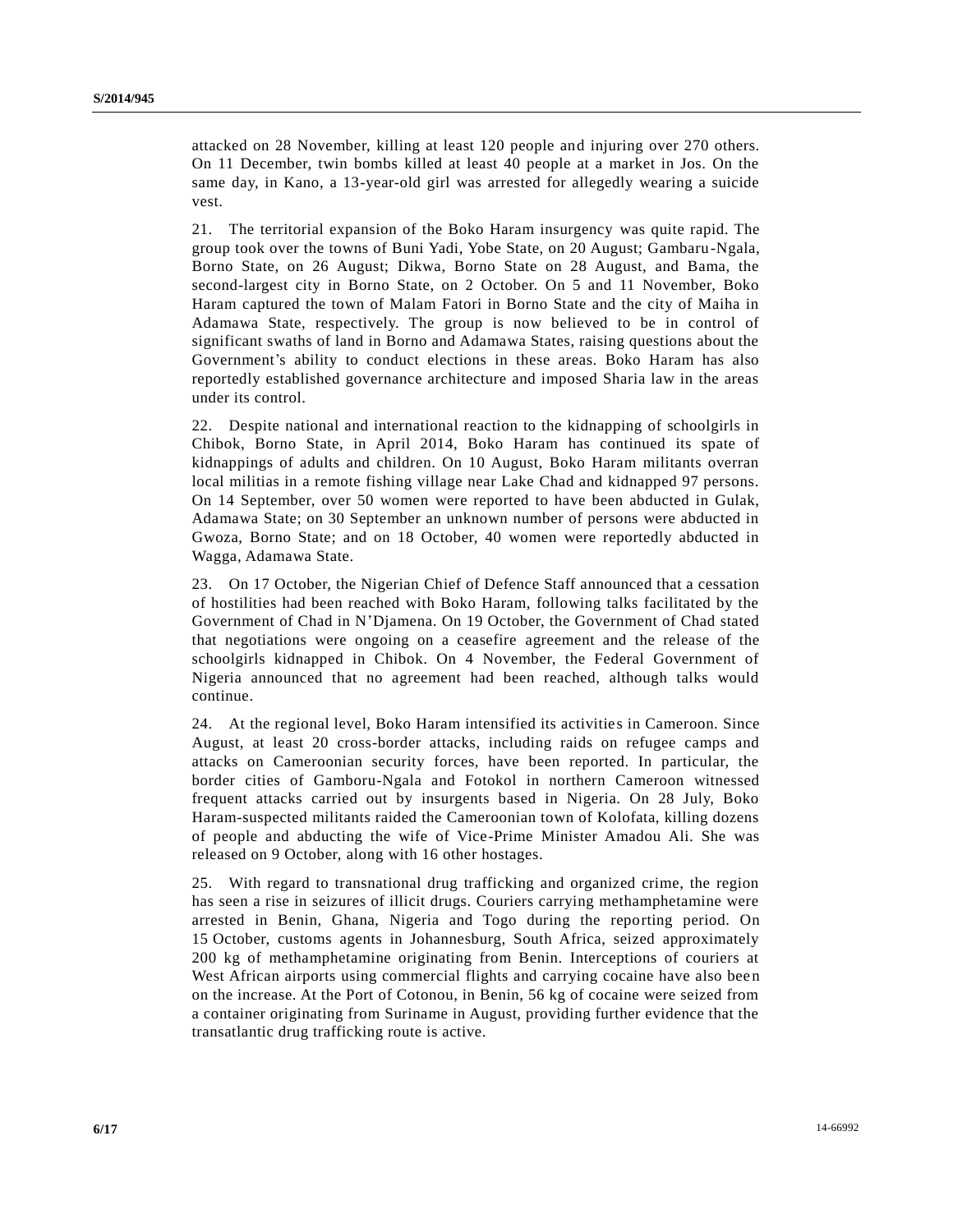26. In the Ebola-affected countries, Government and other officials communicating information about the Ebola virus were attacked in some communities owing to the lack of trust and knowledge about the disease. On 16 September, an eight-member Government delegation on a sensitization visit about Ebola was brutally killed by villagers in Wome, in the Forest Region of Guinea.

### **C. Socioeconomic trends**

27. While the overall macroeconomic projections for West Africa in 2014 remained generally positive, the Ebola outbreak had a negative impact on local economies, cross-border trade, farming activities and productive industries in the affected countries. Unemployment also rose in mining and extractive industries. On 11 September, the Minister of Finance of Liberia stated that the country was technically in a recession and suffering from a 20 per cent drop in Government revenues. In a report issued on 2 December, the World Bank noted that the outbreak would cost Guinea, Liberia and Sierra Leone more than US\$ 2 billion in lost income over the 2014-2015 period. The World Bank added that projections for 2015 were negative for Guinea and Sierra Leone, while in Liberia, growth projections were positive but still lower than the pre-crisis estimate.

28. On 10 July, the ECOWAS Authority of Heads of State and Government adopted the Community Development Programme to update its "Vision 2020" and promote balanced and people-centred development. Consultations on the policy were held in Banjul, from 25 to 28 July, with the participation of West African civil society organizations. On 31 July, Burkina Faso and Côte d'Ivoire signed a treaty fostering economic and social cooperation, while Senegal's "Plan Sénégal Emergent" attracted international support.

### **D. Humanitarian trends**

29. The humanitarian situation in the region continued to be a source of increased concern, particularly in northern Mali, north-eastern Nigeria and the three countries most affected by the Ebola outbreak. In the Sahel region, there was also an increase in humanitarian needs, owing to a combination of acute and chronic factors, including food insecurity, malnutrition and population displacement. A prolonged lean season owing to diminished rainfall had an adverse impact on countries along the Atlantic Coast, such as the Gambia, Mauritania and Senegal, as well as on stockraising in Mali, the Niger and Senegal. Some 25 million people are estimated to be food insecure, of which 6.5 million have crossed the emergency threshold, as opposed to about 2.5 million reported at the beginning of the yea r. Regrettably, the humanitarian response to these developments has been limited owing to severe underfunding. Only US\$ 1 billion has been contributed to humanitarian operations in the Sahel out of an estimated requirement of US\$ 1.9 billion.

30. Persistent insecurity in northern Mali prevented the return of 143,000 Malian refugees from Algeria, Burkina Faso, Mauritania and the Niger. Moreover, in north eastern Nigeria, increased attacks on civilian settlements resulted in the forced displacement of an estimated 700,000 people in Borno, Yobe and Adamawa States. During the reporting period, nearly 4.8 million people were estimated to be food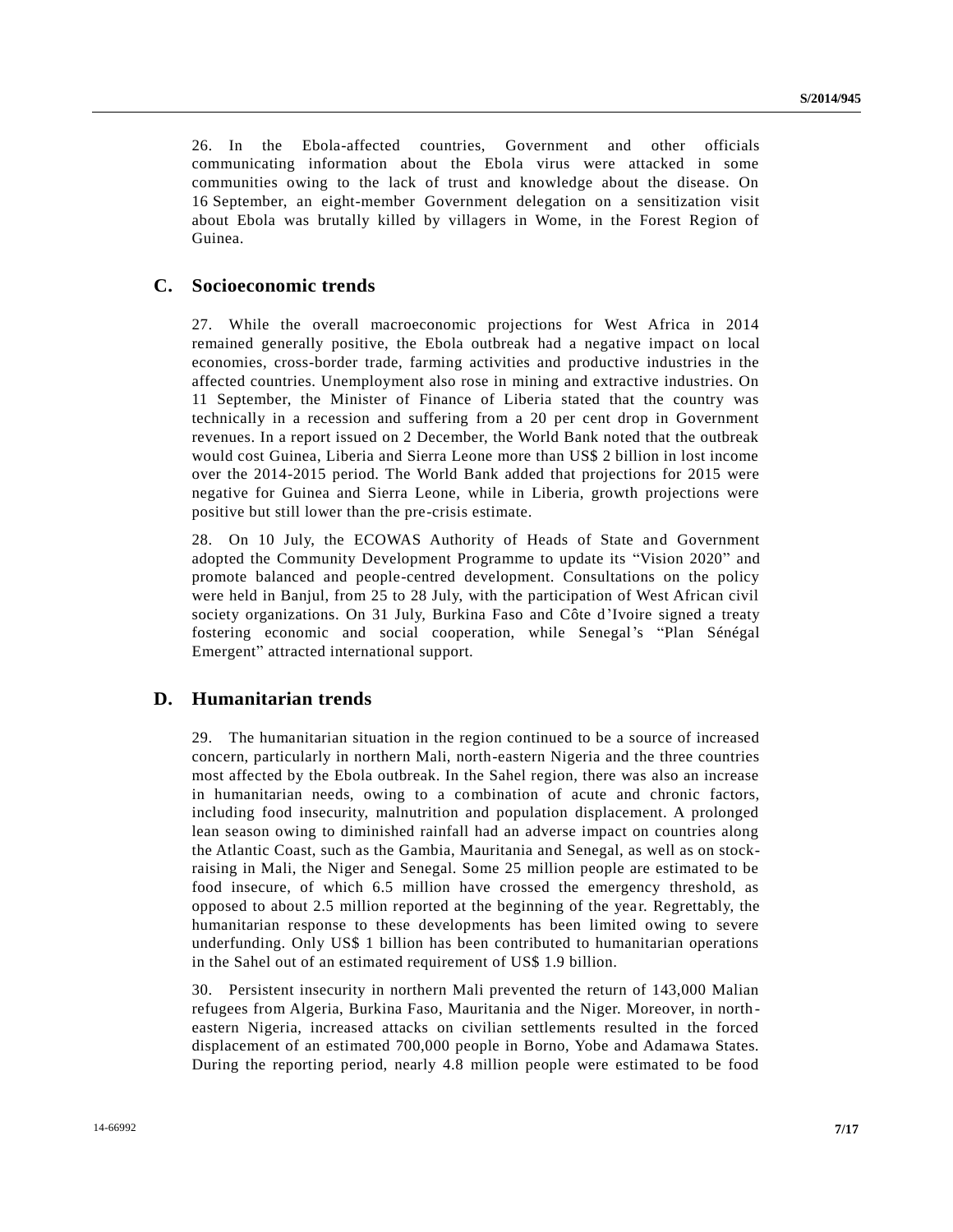insecure and 628,000 children under the age of 5 suffered from severe malnutrition in the West Africa subregion. An estimated 160,000 refugees have fled the violence in Nigeria to Cameroon, Chad and the Niger.

31. During the reporting period, the number of registered cholera cases increased. About 57,000 cholera cases were reported in 10 West African countries, namely, Benin, Cameroon, Côte d'Ivoire, Ghana, Guinea, Guinea-Bissau, Liberia, the Niger, Nigeria and Togo. In Borno State, in northern Nigeria, 4,500 cases of cholera and 70 deaths were reported in October alone. Cholera cases have also risen in the Diffa region, in southern Niger.

32. The humanitarian situation in Guinea, Liberia and Sierra Leone deteriorated owing to the Ebola outbreak, which has been declared a Public Health Emergency of International Concern by WHO. Overwhelmed by the epidemic, health systems i n the three aforementioned countries were not able to effectively respond to other health service requirements, including childbirth and malaria, which resulted in avoidable deaths and triggered an under-reported secondary emergency. Since June, Ebola transmission rates remain intense in Guinea, Liberia and Sierra Leone.

33. The Ebola outbreak has adversely affected harvests, causing steep price increases on staple goods. The isolation of quarantined communities and a slow humanitarian response have stretched the coping mechanisms of affected communities. During the period under review, the World Food Programme (WFP) launched an emergency regional relief operation to provide food assistance to 1.3 million people. In July, ECOWAS established the Ebola Emergency Fund, to which several Member States and regional organizations have provided contributions.

### **E. Trends on human rights**

34. Since July 2014, the Ebola outbreak has negatively affected the human rights situation in Guinea, Liberia and Sierra Leone. In some cases, the national response to contain the virus involved excessive use of force or quarantining of communities that fell below recognized standards of human dignity. Misinformation compounded identity-based discrimination and stigmatization, and triggered violence among and within communities. Freedom of expression was also impacted in some countries. In November, under the emergency laws, a well-known Sierra Leonean radio journalist was detained in the maximum-security Pademba Road prison for allegedly criticizing the country's efforts to fight Ebola. The journalist was released on bail after 11 days in prison.

35. In Nigeria, abductions and indiscriminate killings of civilians by Boko Haram continued. Concerns were also raised over the human rights implications of the counter-terrorism measures put in place by the Government of Nigeria and implemented by its security forces.

36. In Gambia, opposition groups protested against State authorities over the lack of accountability for alleged human rights abuses. On 4 November, the former Chief of Defence Staff, General Lang Tamba, and six co-accused individuals filed an appeal in the Supreme Court against their death sentence for conspiracy and treason, which had been handed down by the High Court in July 2010 and upheld by the Appeal Court in October 2012. The United Nations Special Rapporteur on torture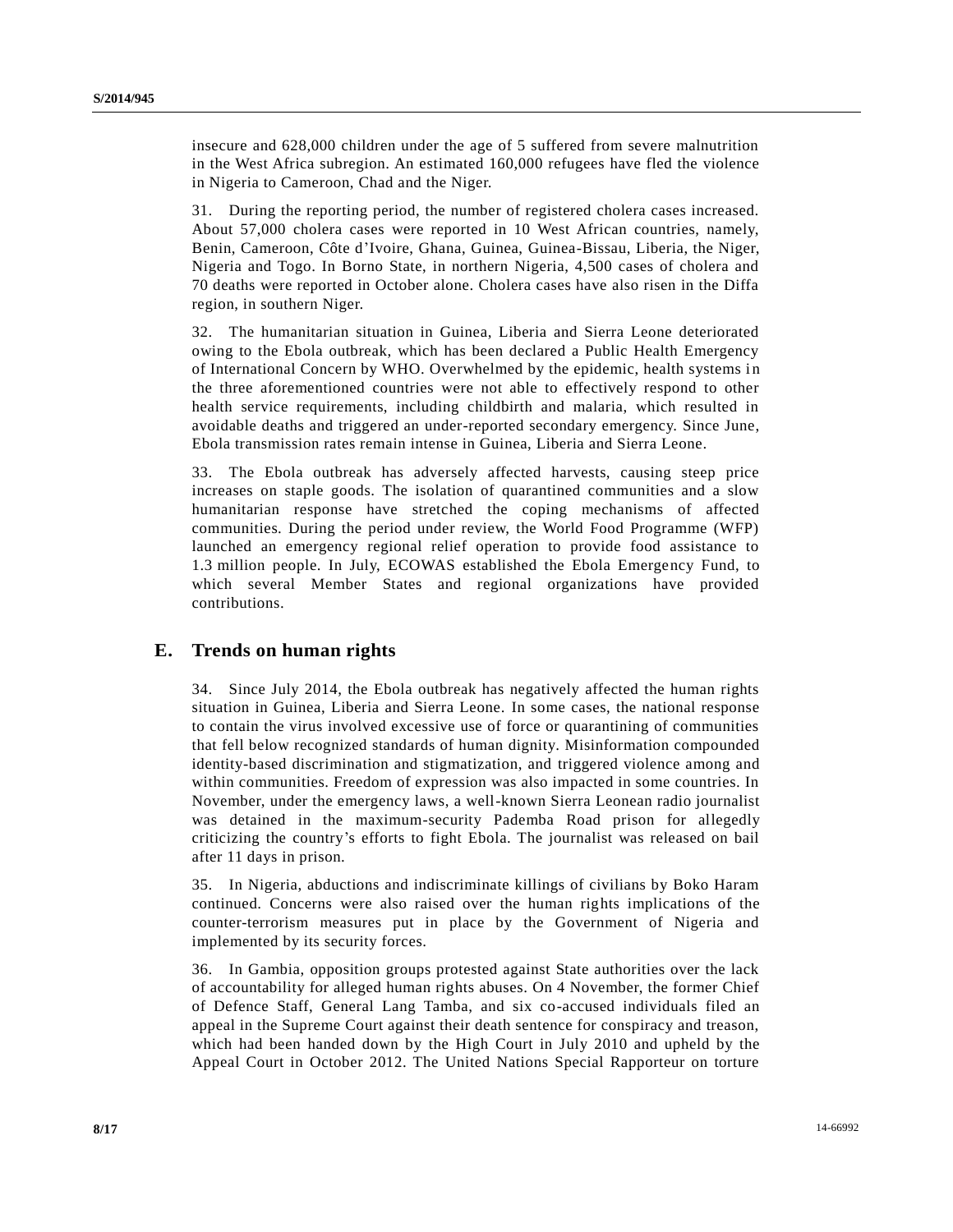and other cruel, inhuman or degrading treatment or punishment, and the Special Rapporteur on extrajudicial, summary or arbitrary executions visited the country from 3 to 7 November. During their visit, the Special Rapporteurs were denied access to inmates on death row in Mile Two Prison in Banjul.

37. In relation to the fight against impunity in West Africa, the trial of the former first lady of Côte d'Ivoire, Simone Gbagbo, and 82 others for crimes allegedly committed during the 2011 post-elections violence in the country, originally scheduled for 22 October, was postponed. On 11 December, the International Criminal Court requested Côte d'Ivoire to hand over Mrs. Gbagbo to stand trial on charges of crimes against humanity. On the same day, a Pre-Trial Chamber of the Court confirmed four charges of crimes against humanity against Charles Blé Goudé, the former leader of the Young Patriots militia.

#### **F. Trends on gender issues**

38. Some progress was made in the political participation of women in West Africa. In Mali, steps were taken towards the adoption of a bill to ensure that the list of candidates presented by political parties contained at least 30 per cent women. Several countries also increased the number of women appointees to senior government positions. In Côte d'Ivoire, on 27 October, 33 women were appointed to the 115-member Economic and Social Council, as opposed to 9 in the Council's previous configuration. In Mauritania, on 11 September, three women were appointed as Secretary-General in key ministries, including Economic Affairs and Development. In Cabo Verde, where gender parity has been achieved since 2006, four new women were appointed to ministerial positions, bringing their number to 11 in an 18-member Cabinet.

## **III. Activities of the United Nations Office for West Africa**

#### **A. Good offices and special assignments by my Special Representative**

#### **Burkina Faso**

39. Following the popular uprising in Burkina Faso, my Special Representative travelled to Ouagadougou on 31 October with the President of the ECOWAS Commission, Kadré Desire Ouédraogo, and the Commissioner of the Africa Union for Political Affairs, Aisha Abdullahi, as part of a joint United Nations-African Union-ECOWAS mission. The joint mission met with national and international stakeholders, including representatives of civil society, traditional and religious leaders, opposition parties and the military. In his meetings with national stakeholders, my Special Representative reiterated my call to refrain from violence and engage in an inclusive political dialogue. On 3 November, my Special Representative travelled to Accra to meet with President John Dramani Mahama of Ghana, in his capacity as Chairman of the ECOWAS Authority of Heads of State and Government, to galvanize regional support for a solution to the crisis.

40. On 5 November, my Special Representative provided support to the Presidents of Ghana, Nigeria and Senegal during their visit to Ouagadougou to encourage Burkinabé stakeholders to rapidly agree on a civilian transition. On 6 November, my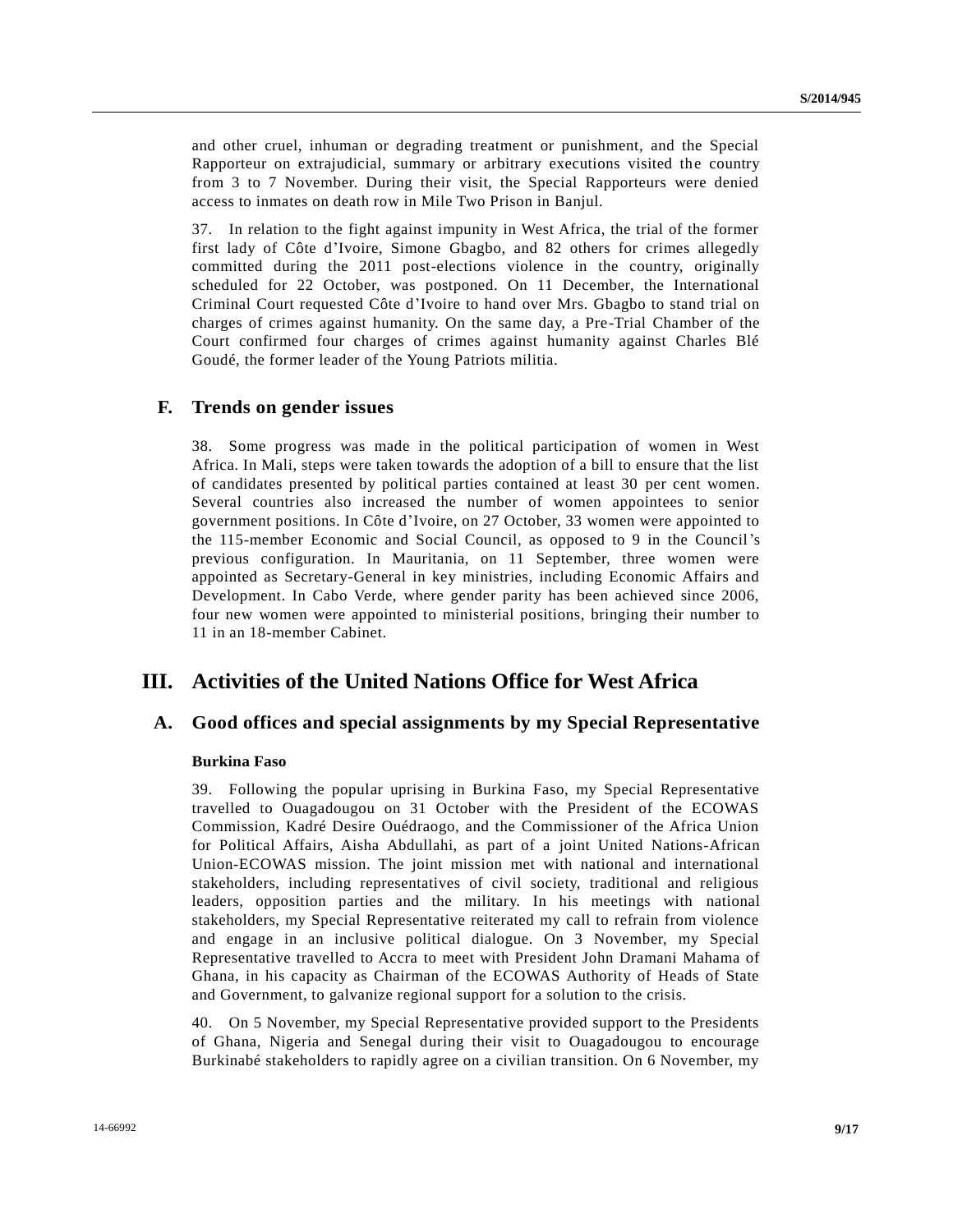Special Representative attended the extraordinary session of the ECOWAS Authority of Heads of State and Government on the Ebola virus disease and the situation in Burkina Faso. He subsequently returned to Ouagadougou to continue his good offices. On 10 and 11 November, he also provided support for the visits to Burkina Faso of the Chairman of the African Union, President Mohamed Ould Abdel Aziz of Mauritania, and of Presidents Macky Sall of Senegal and Faure Essozimna Gnassingbé of Togo, who encouraged national stakeholders to remain engaged in dialogue to reach agreement on transitional arrangements. On 16 and 21 November, my Special Representative attended the signing ceremony of the Charter of the Transition and the inauguration of the Transitional President Michel Kafando. He continues to remain actively engaged, together with regional and international stakeholders, in accompanying the transition in Burkina Faso.

#### **Nigeria**

41. During the reporting period, my Special Representative for West Africa and High-Level Representative for Nigeria continued his efforts for the safe release of the schoolgirls abducted in Chibok Town, Borno State, on 14 April, and for wider support to address the threat of Boko Haram. From 11 to 15 July, he conducted a third visit to the country to discuss political and security developments, and met with former Nigerian Heads of State, Muhammadu Buhari, Yakubu Gowon and Ibrahim Badamasi Babangida. He also conducted broad-based consultations with the heads of federal security agencies, the National Security Adviser, the Minister of Special Duties and the Speaker of the House of Representatives. My Special Representative discussed the security situation in the three north-eastern States under emergency rule and possible ways for the United Nations to support national efforts to tackle the Boko Haram insurgency. He also liaised with members of the diplomatic community, the organizers of the "Bring Back Our Girls" campaign and the Pakistani education activist and Nobel laureate Malala Yousafzai to review international efforts for the release of the Chibok schoolgirls. Moreover, in consultation with the United Nations country team in Nigeria, he assessed the implementation of the United Nations Integrated Support Package to provide support for the Chibok girls, their families and their communities.

42. On 3 September, in Abuja, my Special Representative represented the United Nations at a ministerial conference on security. Three ministerial meetings were previously held in Paris, London and Washington, D.C. on 17 May, 12 June and 5 August, respectively. My Special Representative highlighted my deep concern about the continuing violence in the north-east of Nigeria and stressed the need to preserve national unity. He noted the progress made in the provision of technical support and assistance by bilateral partners to fight terrorism in the north-east of Nigeria, and pledged the continued support of the United Nations. He also underscored the importance of ensuring that counter-terrorism activities are carried out in accordance with international human rights standards.

43. From 19 to 21 November, my Special Representative met with key national stakeholders, including political parties, the Independent National Electoral Commission, cabinet members and international partners. Among the issues discussed were the security challenges and the humanitarian situation in the northeastern States.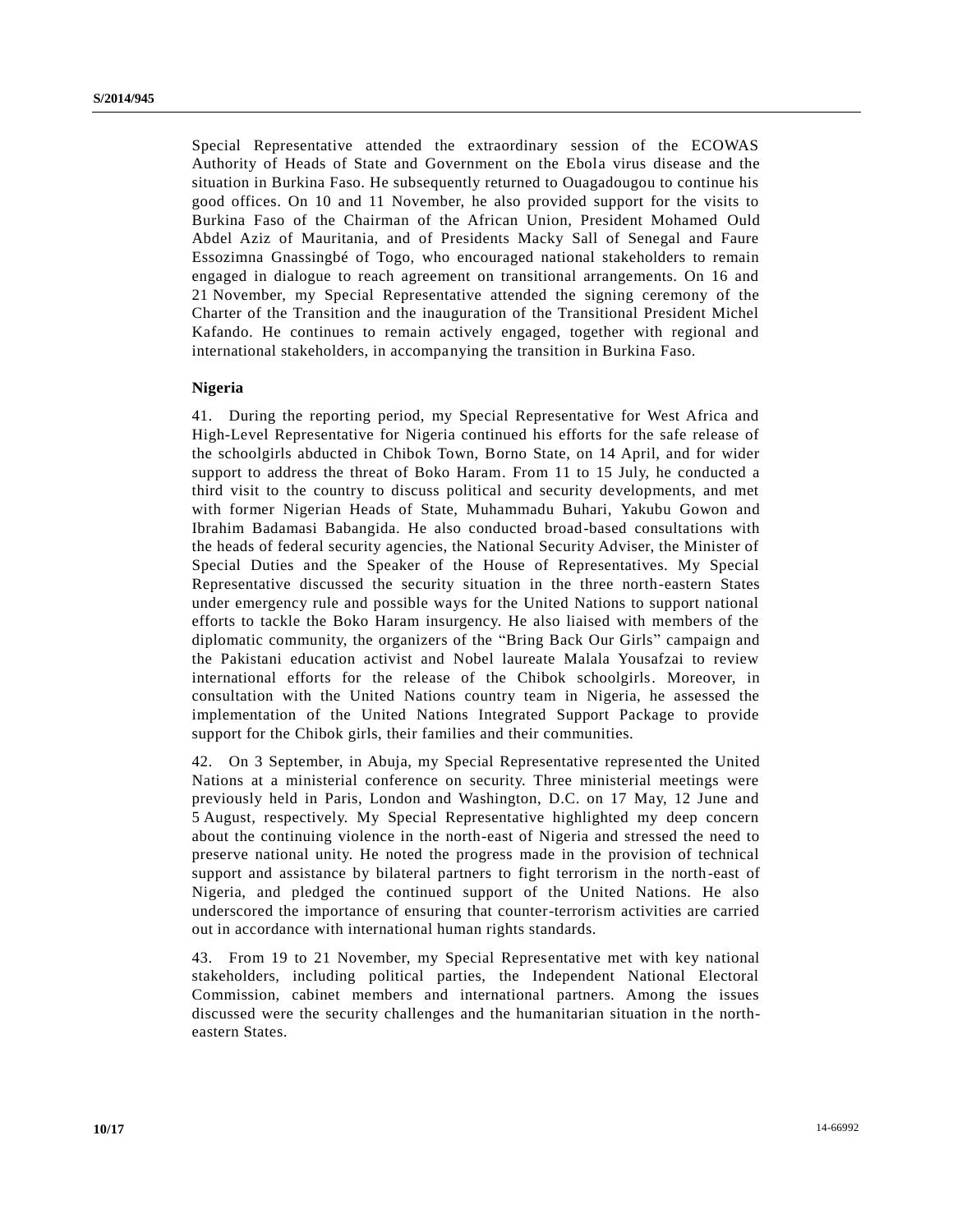#### **Cameroon-Nigeria Mixed Commission**

44. The work of the Cameroon-Nigeria Mixed Commission was negatively affected by the activities of Boko Haram. The Commission was unable to conduct field visits along the border owing to a series of attacks on Cameroonian towns in the provinces bordering Nigeria. Against this background, my Special Representative, in his capacity as Chairman of the Mixed Commission, adapted the scope of its work to the evolving security situation. In this regard, on 11 October, both parties expressed confidence that the remaining tasks could be completed without dispatching new field missions to the border. The Commission agreed to adopt innovative measures to complete the demarcation exercise, including by utilizing in-office cartographic methodologies to assess the remaining areas of the land boundary to be demarcated. The United Nations Support Team to the Mixed Commission provided the delegations of Cameroon and Nigeria with relevant cartographic documentation to assist them with the in-office assessment of the boundary. The Joint Technical Team met for two weeks in November. Its working session was followed by a meeting of the Sub-commission on Demarcation, which contributed to resolve several outstanding demarcation issues.

45. Approximately 1,947 km of the estimated 2,100 km land boundary has so far been assessed and agreed on by the parties, and 667 boundary pillars have been constructed. Another 767 pillars remain to be constructed to complete the demarcation plan. In October, the parties officially expressed willingness to further contribute to the pillar emplacement project under the Trust Fund, and also agreed to call upon international donors for renewed assistance.

#### **Other activities in West Africa**

46. On 10 July, my Special Representative participated in the forty-fifth ordinary session of the ECOWAS Authority of Heads of State and Government in Accra. As part of his regular consultations with regional leaders, he also travelled to Burkina Faso on 11 and 12 August, where he met with former President Compaoré to discuss his intention to call for a referendum on the revision of the Constitution. My Special Representative also conducted a visit to Liberia, on 12 and 13 August, to meet with President Ellen Johnson-Sirleaf and Government officials to discuss the response to the Ebola outbreak.

47. On 18 and 19 November, my Special Representative and the President of the ECOWAS Commission conducted a joint visit to Guinea, Liberia and Sierra Leone. They met with Prime Minister Mohamed Said Fofana of Guinea, President Ellen Johnson-Sirleaf of Liberia and President Ernest Bai Koroma of Sierra Leone. During the visit, the delegation assured their interlocutors of the full support of the United Nations and ECOWAS in addressing the Ebola outbreak in the three countries.

### **B. Enhancing subregional capacities to address cross-border and cross-cutting threats to peace and security**

#### **United Nations Integrated Strategy for the Sahel**

48. During the reporting period, UNOWA provided support to the Lake Chad Basin Commission in the design of its counter-terrorism strategy.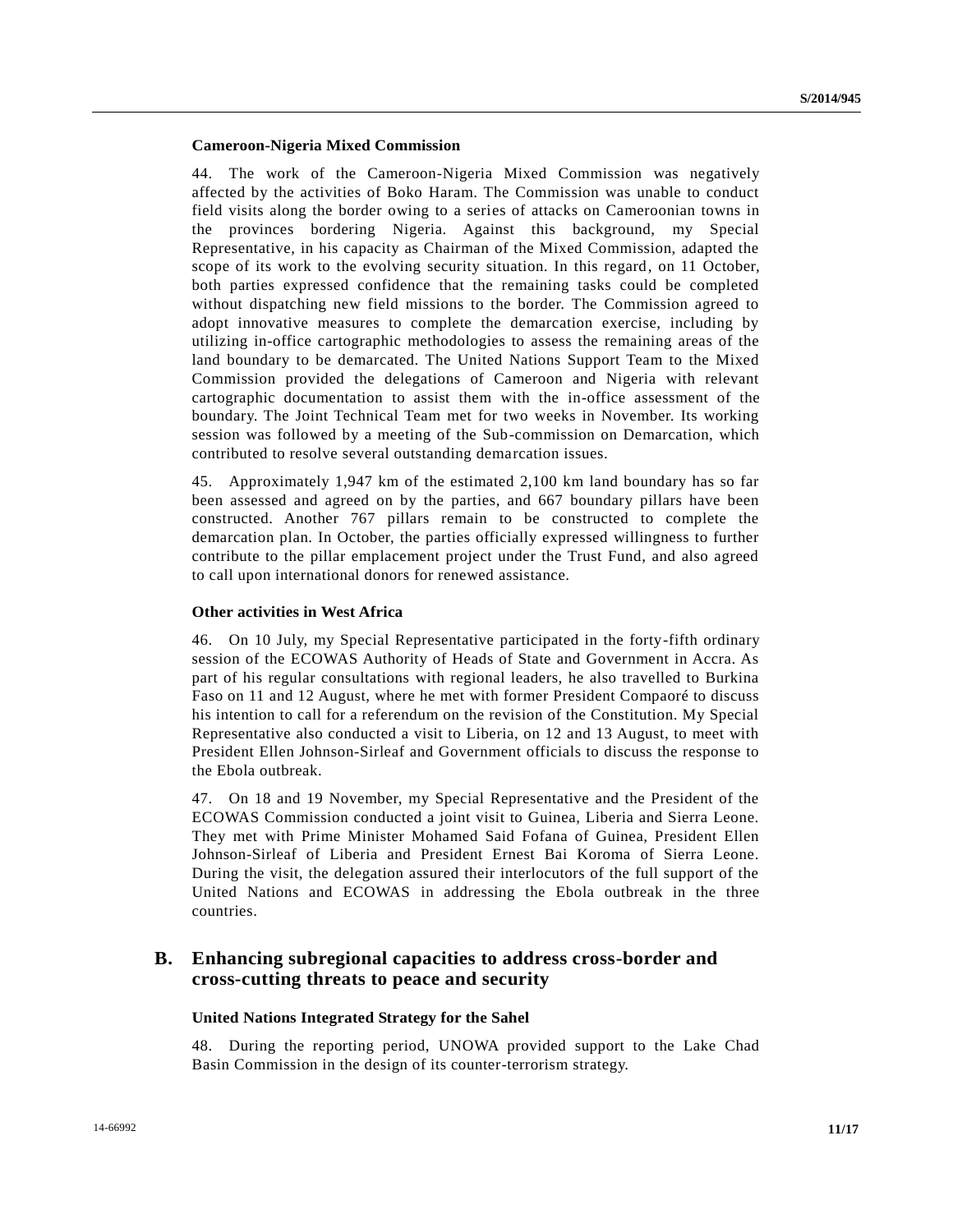49. UNOWA played an active role as convenor of the meeting of Working Group 2 (on security) of the United Nations Integrated Strategy for the Sahel. Progress achieved in the implementation of the Strategy will be described in my forthcoming report on this issue.

#### **Strategy for cross-border security in the Mano River Union**

50. The crisis caused by the Ebola outbreak diverted attention and negatively affected resource mobilization efforts for three of the four member States of the Mano River Union, namely, Guinea, Liberia and Sierra Leone. As a result, very little progress was made in the implementation of the strategy for cross-border security in the Union during the reporting period.

#### **Piracy in the Gulf of Guinea**

51. UNOWA, together with the United Nations Regional Office for Central Africa (UNOCA), participated in high-level meetings on the Gulf of Guinea from 9 to 12 September in Yaoundé, during which the Inter-regional Coordination Centre for Maritime Safety and Security in the Gulf of Guinea, responsible for the coordination and implementation of the Gulf of Guinea Joint Maritime Strategy, was inaugurated on 11 September. The inauguration was followed by the appointment of a Centre interim management team comprised of staff seconded from the Economic Community of Central African States (ECCAS), ECOWAS, the Gulf of Guinea Commission and Member States. The European Union and the International Criminal Police Organization (INTERPOL) also pledged to deploy liaison officers. The inauguration and operationalization of the Centre mark a milestone in the implementation of the decisions of the Yaoundé summit held on 24 and 25 June 2013. Regional efforts are also expected to expedite the operationalization of the Regional Maritime Surveillance Centre of West Africa and the Regional Centre for Maritime Security in Central Africa. This will build on ongoing cooperation between countries of the Gulf of Guinea, including through joint naval operations and patrols. UNOWA, in collaboration with UNOCA, will continue to advocate for international support to facilitate the work of the Inter-regional Coordination Centre for Maritime Safety and Security in the Gulf of Guinea.

#### **Security sector reform**

52. In Guinea, efforts to reform the security sector advanced with the adoption in July of the 2014-2017 National Strategy for Priority Actions. The United Nations security sector reform advisory team assisted the Technical Monitoring Commission in the preparation of a draft operational manual, as well as a monitoring and evaluation guide for the strategy. The team also provided support to the budgeting process for security sector reform sectorial ministries. As a result of the Ebola outbreak, Guinean security institutions shifted efforts towards containment of the outbreak. In consultation with UNOWA, the team facilitated and supported the establishment of an UNMEER office in Conakry.

#### **Drug trafficking and transnational organized crime**

53. During the reporting period, the ECOWAS Commission conducted a review of the ECOWAS regional action plan to address the growing problem of illicit drug trafficking, organized crime and drug abuse in West Africa (2008-2015). On 3 July,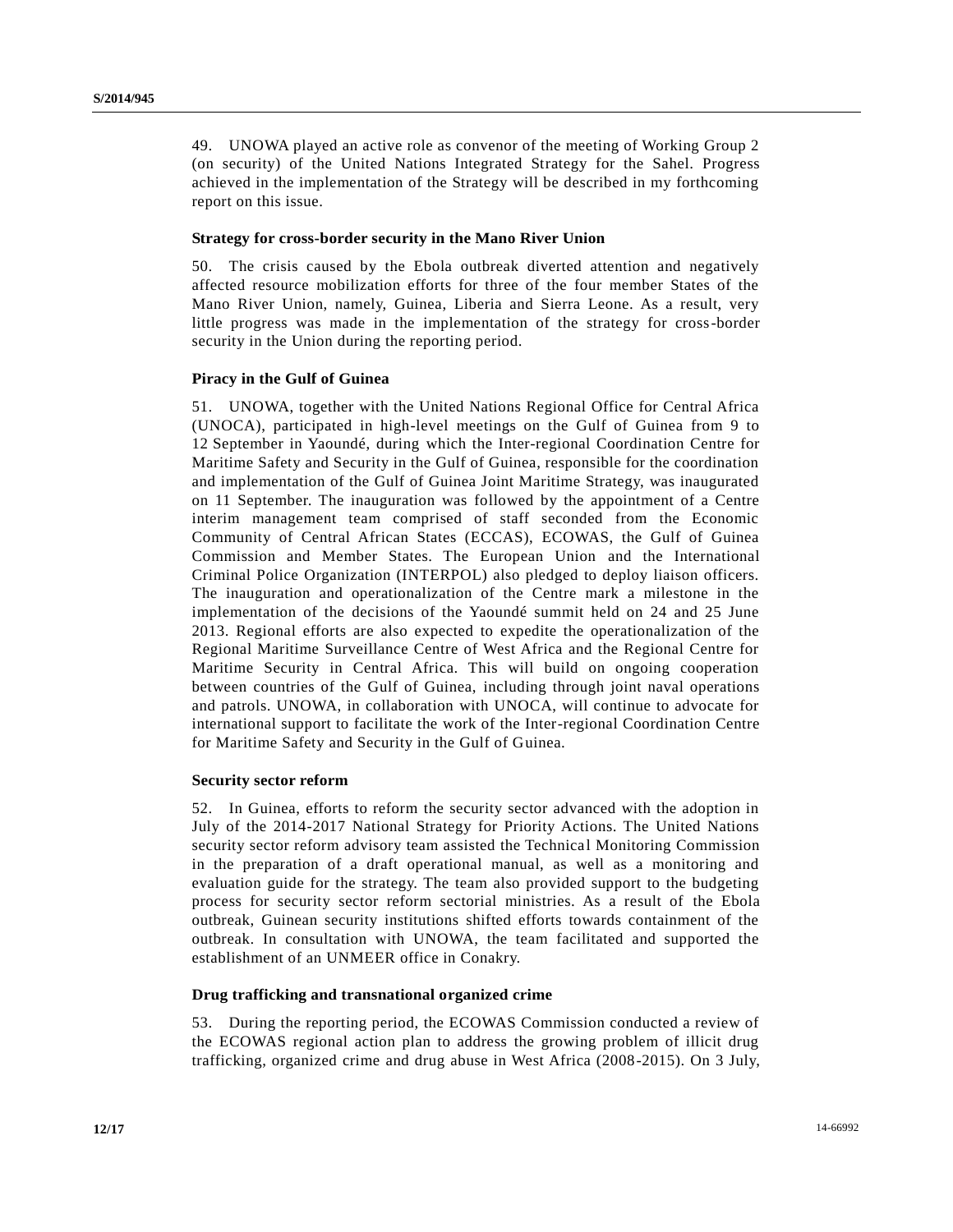United Nations experts participated in an ECOWAS working-level meeting in Abuja, to review the action plan. The meeting produced a draft logical framework for the 2015-2020 regional action plan.

54. The Ebola outbreak slowed down the activities of the Transnational Crime Units established under the West Africa Coast Initiative in Sierra Leone and Liberia. Although international Initiative Coordinators for Sierra Leone and Liberia have been recruited, they have not been able to assume their functions.

55. In Guinea-Bissau, a more conducive environment has emerged in the postelectoral dispensation, which will help the Transitional Crime Units to become fully operational. In a meeting with the United Nations Office on Drugs and Crime (UNODC) on 5 August, the new Minister of Justice outlined the new Government's efforts to revamp the Unit to align it with the objectives of the West Africa Coast Initiative. On 27 October, over 100 Members of Parliament and Government representatives adopted a political declaration reiterating Guinea-Bissau's commitment to support initiatives to combat transnational organized crime, including drug trafficking, corruption, money-laundering and terrorism. They called for continued support from the United Nations to strengthen nationa l institutions in this area. The declaration followed a three-day meeting jointly organized by UNODC and the United Nations Integrated Peacebuilding Office in Guinea -Bissau, at the invitation of the President of the Parliament and the Prime Minister of Guinea-Bissau. In the meantime, on 5 November, the Council of Ministers of Côte d'Ivoire issued a decree establishing a Transitional Crimes Unit in the country. The UNODC Law Enforcement Coordinator, who will oversee West Africa Coast Initiatives activities in the country, is expected to start his work in early 2015.

#### **Counter-terrorism**

56. The Heads of State of the Lake Chad Basin Commission and of Benin held a summit in Niamey on 7 October to address the growing threat of terrorism in the region and the issue of a multinational joint task force. They committed themselves to unifying efforts in the fight against Boko Haram and pledged to finalize the establishment of the headquarters of the multinational joint task force by 20 November in Nigeria and to deploy, within national borders, a contingent of 700 troops each. From 14 to 18 October, UNOWA and UNOCA participated in a workshop organized by the Lake Chad Basin in Yaoundé to develop a regional counter-terrorism strategy, as well as to hold discussions on the multinational joint task force. During the meeting, they noted that the two major challenges to the operationalization of the task force were funding and the interoperability of equipment.

### **C. Promotion of good governance, respect for the rule of law, human rights and gender mainstreaming**

57. During the reporting period, UNOWA convened a series of consultative meetings with human rights stakeholders on good governance and human rights, as well as on gender mainstreaming. On the margins of the fifty-sixth ordinary session of the African Commission on Human and Peoples' Rights held in Banjul, UNOWA convened a panel to discuss the human rights dimension of Ebola, elections, constitutional changes and terrorism. A series of recommendations were adopted to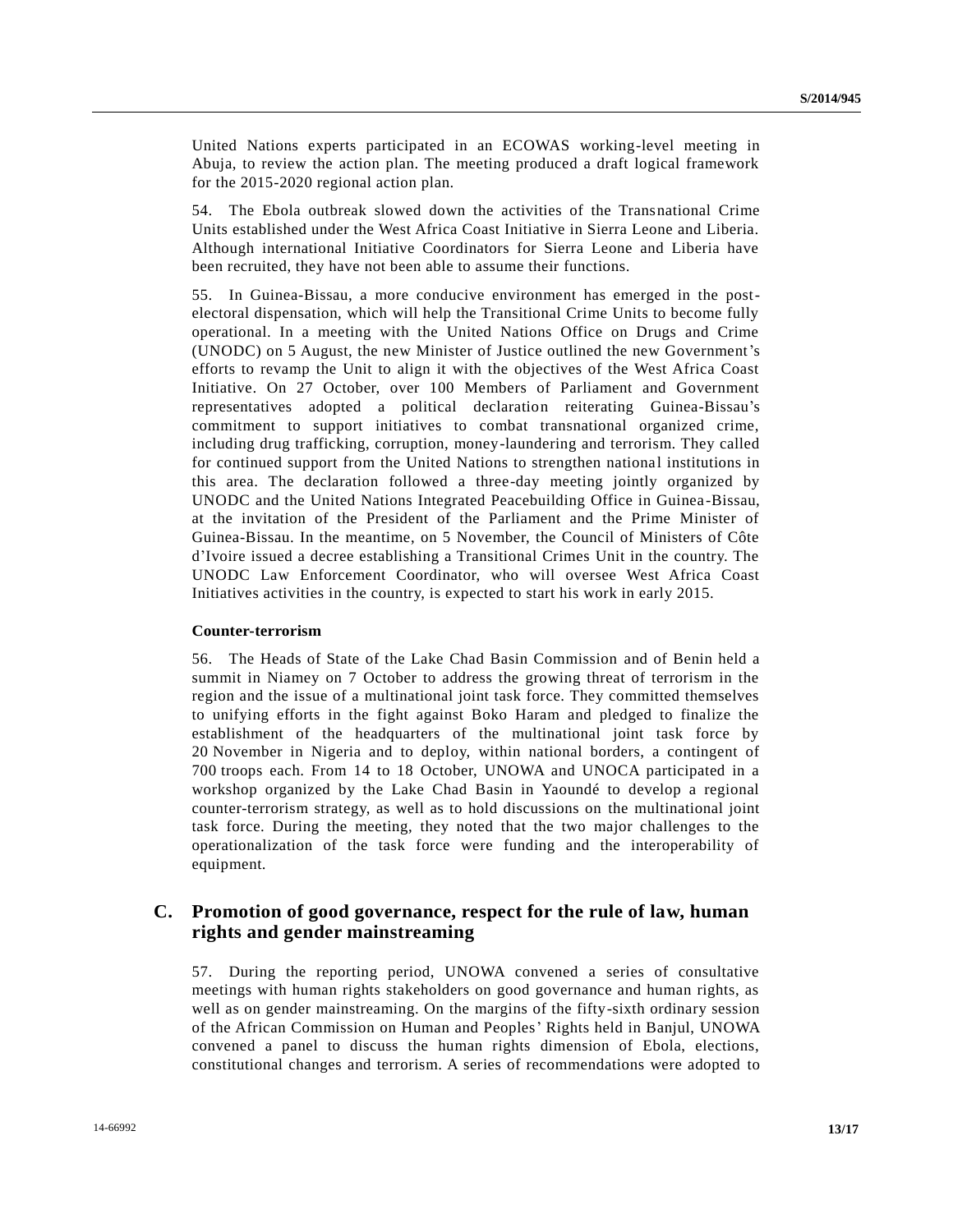enhance the engagement of civil society actors in mitigating election-related violence, and in promoting a human rights-based approach to collective security. In addition, from 11 to 13 December, UNOWA, in partnership with the Gorée Institute, organized a seminar that brought together experts and trainers from ECOWAS police academies. Participants reviewed and adopted generic curricula for capacity development of civil society and security forces in the promotion of peace, security and governance in West Africa.

58. In November, UNOWA worked with the United Nations Entity for Gender Equality and the Empowerment of Women (UN-Women), ECOWAS, United Nations peacekeeping missions in the region and the Working Group on Women, Peace and Security in West Africa to finalize the evaluation of the implementation of the regional plan of action on Security Council resolution 1325 (2000) and subsequent resolutions on women, peace and security.

59. On 4 and 5 November, UNOWA participated in a retreat organized by UN-Women in Bamako, which was aimed at enhancing women's participation in peace and security processes at the national and local levels. The national plan of action on Security Council resolution 1325 (2000) and subsequent resolutions were reviewed. From 25 November to 10 December, my Special Representative joined my annual campaign "Unite to End Violence against Women", with a specific emphasis on countries in conflict.

### **D. Inter-institutional cooperation**

#### **United Nations inter-institutional cooperation**

60. During the reporting period, UNOWA and the heads of United Nations agencies, funds and programmes based in Dakar held regular consultative meetings to share information and strengthen cooperation. On 1 September, my Special Representative briefed regional directors on political developments in the region. He also briefed on his role as my High-Level Representative for Nigeria and on the multisectoral response of the United Nations to the crisis in the country. Other issues discussed included the political and socioeconomic repercussions of the Ebola epidemic and proposed constitutional amendments to extend presidential term limits being considered in some countries in the region.

61. From 20 to 30 October, UNOWA participated in a United Nations electoral needs assessment mission to Togo, where presidential elections are scheduled for the first quarter of 2015. The mission assessed institutional, technical, security, legal and political preparedness for the elections. It identified areas of support and called for enhanced participation of women and youth, improved institutional transparency and mechanisms for the prevention of political and electoral conflicts.

#### **Cooperation with regional and subregional partners**

62. Throughout the reporting period, UNOWA provided a regular flow of information on the impact of the Ebola outbreak to the Mano River Union secretariat, regional institutions and peace missions, as well as United Nations representatives in the region, highlighting the consequences of the outbre ak on peace, security, stability and regional integration.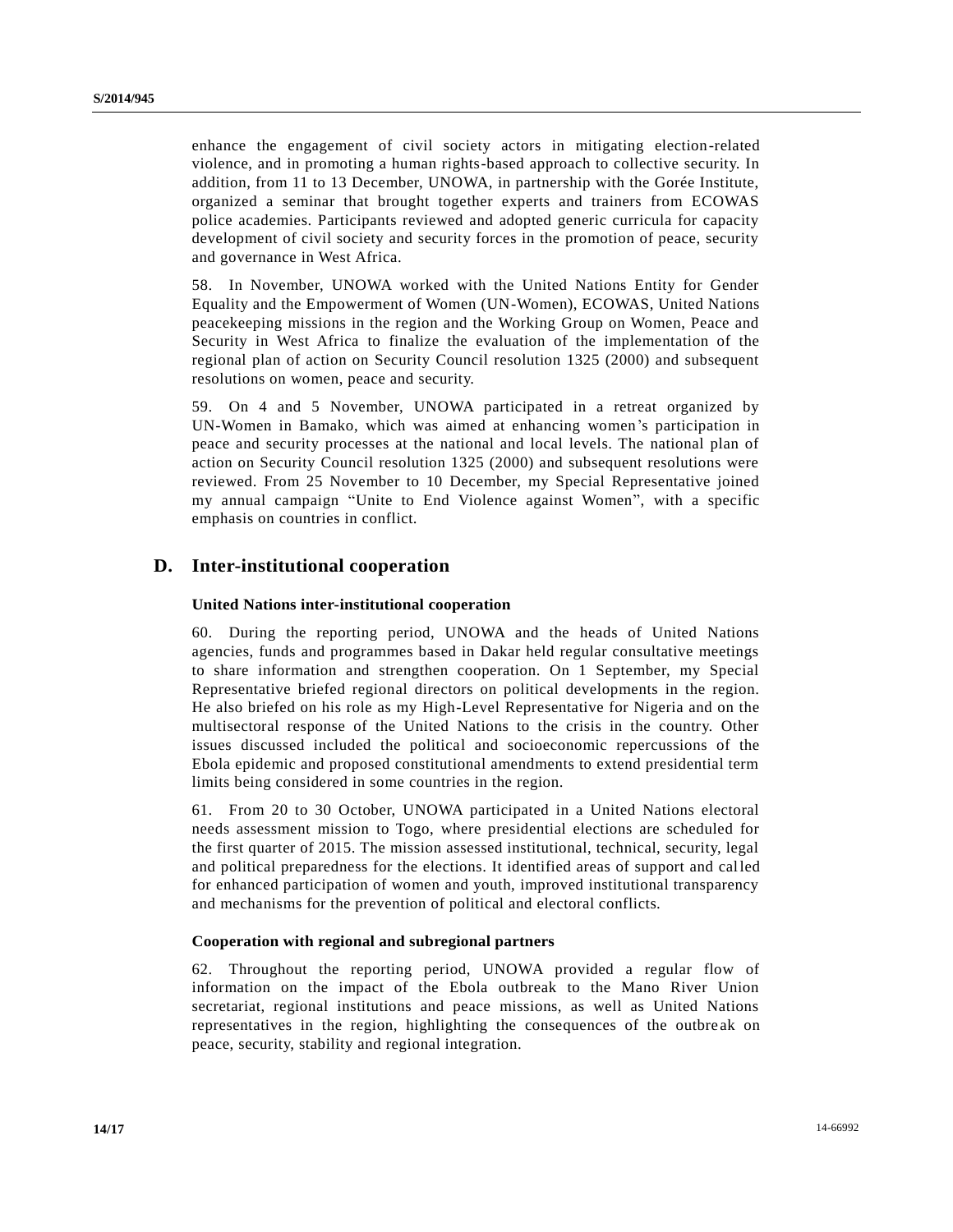63. In close cooperation with UNOCA and ECOWAS, UNOWA has engaged with the Lake Chad Basin Commission to assess the latter's capacity to engage in regional efforts to curb the spread of terrorism and violent extremism by Boko Haram. This included, from 20 October to 1 November, a joint UNOWA-UNOCA-ECOWAS mission in the Lake Chad area.

## **IV. Observations and recommendations**

64. I am deeply concerned by the violence linked to Boko Haram and its impact on the region, in particular in northern Nigeria, northern Cameroon and southern Niger. I welcome efforts being taken to strengthen regional security mechanisms and to accelerate the planned deployment of a multinational force to secure border areas. I also welcome the initiatives being undertaken by the Lake Chad Basin Commission to find lasting solutions to curb terrorism, violent insurgency and extremism through a common strategy. In particular, I welcome the development by the member States of the Commission and Benin of a regional counter-terrorism strategy, and urge that the joint efforts to address the threat of Boko Haram be pursued in a manner consistent with international human rights standards. I encourage UNOWA, UNOCA, ECOWAS, ECCAS and the Lake Chad Basin Commission to continue to strengthen cooperation to address cross-border security threats. I also remain concerned about the simmering political and security tensions in some West African countries in the lead-up to presidential and legislative elections scheduled for 2015 and 2016. I urge political stakeholders to engage in dialogue to address, through consensus, all contentious issues. I also call on national actors to create conducive conditions for the holding of inclusive, free and cre dible elections.

65. With particular regard to Nigeria, I am profoundly concerned by reports of thousands of killings over the past year, and hundreds of thousands of internally displaced persons and refugees. These are linked to Boko Haram's barbarous attacks, but there are also worrying allegations of human rights violations by security forces. I call upon the Nigerian authorities to scrupulously enforce respect for human rights regarding both combat operations and the conditions of detention, and also to address the humanitarian impact of the conflict, and I offer full United Nations support for their endeavours in this regard. I also take this opportunity to underline my concerns regarding challenges in the context of Federal and gubernatorial elections to be held in Nigeria in February 2015, and the serious risks of violence that might occur either because of Boko Haram attacks or because of contestation of the election results. I want to stress the vital importance of free and fair elections and the full respect of human rights, while any dispute must be dealt with by peaceful means and by the appropriate independent national procedures. I also underline the crucial leadership role that Nigerian stakeholders will play in ensuring that the elections and their aftermath meet the highest standards, commensurate with Nigeria's leadership role in the international community, and I urge them to repeatedly and publicly restate commitments to peace and democracy. Finally, I call upon the Security Council to stand by Nigeria during this critical period and to provide whatever support is required to prevent further destabilization and violence, especially in the badly-hit North-Eastern States.

66. I commend the prompt action taken by my Special Representative, in c lose coordination with the African Union and ECOWAS, to support national efforts to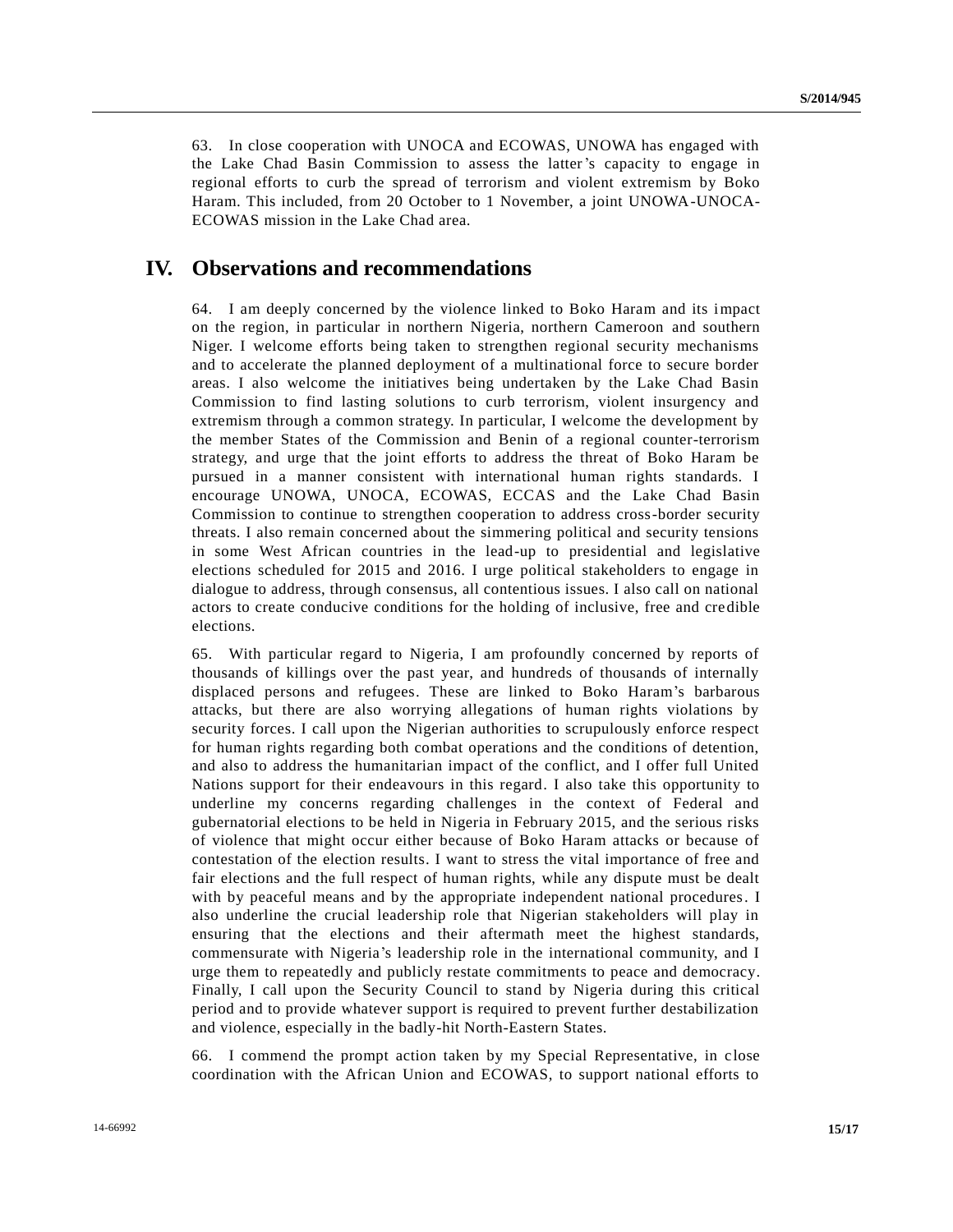find a solution to the crisis in Burkina Faso. I also commend the people of Burkina Faso for the responsible manner in which they reached consensus on transitional arrangements. I call on all appointed transitional leaders to work in a collaborative and harmonious manner to uphold the aspirations of the people of Burkina Faso, to ensure that the physical security and human rights of all citizens are respected and to address any contentious issues through dialogue to ensure a smooth transitional period leading to the holding of elections in November 2015. I also urge the international community to continue to accompany the efforts of Burkina Faso during this critical period.

67. I commend efforts by subregional organizations and Governments to address the threat of organized crime, terrorism, violent extremism, piracy and armed robbery at sea. In particular, I welcome the inauguration and operationalization of the Inter-regional Coordination Centre on Maritime Security in the Gulf of Guinea, which will coordinate and implement the Gulf of Guinea Regional Joint Maritime Strategy. I call on regional and international partners to continue to provide assistance to the Centre and to intensify efforts to establish the two planned maritime operation centres, in West Africa and in Central Africa, in order to complete the information-sharing architecture. I urge Governments and subregional organizations of the Gulf of Guinea to strengthen their efforts to implement the decisions taken at the summit held on 25 June 2013 in Yaoundé. UNOWA, in collaboration with UNOCA, will continue to provide assistance in the region and mobilize support to achieve these objectives. I call on member States of the West Africa Coast Initiative to accelerate the operationalization of the Transnational Crime Units, and urge the international community to support the joint efforts of ECOWAS, INTERPOL and the United Nations in this regard.

68. Ebola has negatively affected the hard-won peace and stability in the three most affected countries, Guinea, Liberia and Sierra Leone. National authorities in the affected countries will continue to require the assistance of the international community, not only in halting the spread of the disease, but also in addressing the resulting political and socioeconomic challenges. It will also be critical for regional and international partners to support efforts to accelerate the implementation of the Mano River Union cross-border security strategy as a comprehensive approach to address the root causes of insecurity in the Union countries.

69. As the inter-Malian peace talks continue in Algiers under the facilitation of the Algeria-led mediation team, I call on all parties to negotiate in good faith to reach a comprehensive, implementable and sustainable peace agreement that addresses the root causes of the conflict. I also call on all parties to respect their ceasefire commitments and to refrain from any actions that could jeopardize the successful conduct of the peace talks.

70. I commend the Cameroon-Nigeria Mixed Commission for its continued efforts to implement the judgment of the International Court of Justice of 10 October 2002, including its innovative measures to complete the demarcation exercise. I encourage the Governments of Cameroon and Nigeria to continue to create conducive conditions for completion of the border demarcation.

71. I urge West African Governments and national stakeholders to take active steps to promote the participation of women at all levels of Government, as well as in electoral and political processes. I welcome the ongoing legislative processes aimed at empowering women in some countries, and call on Governments to